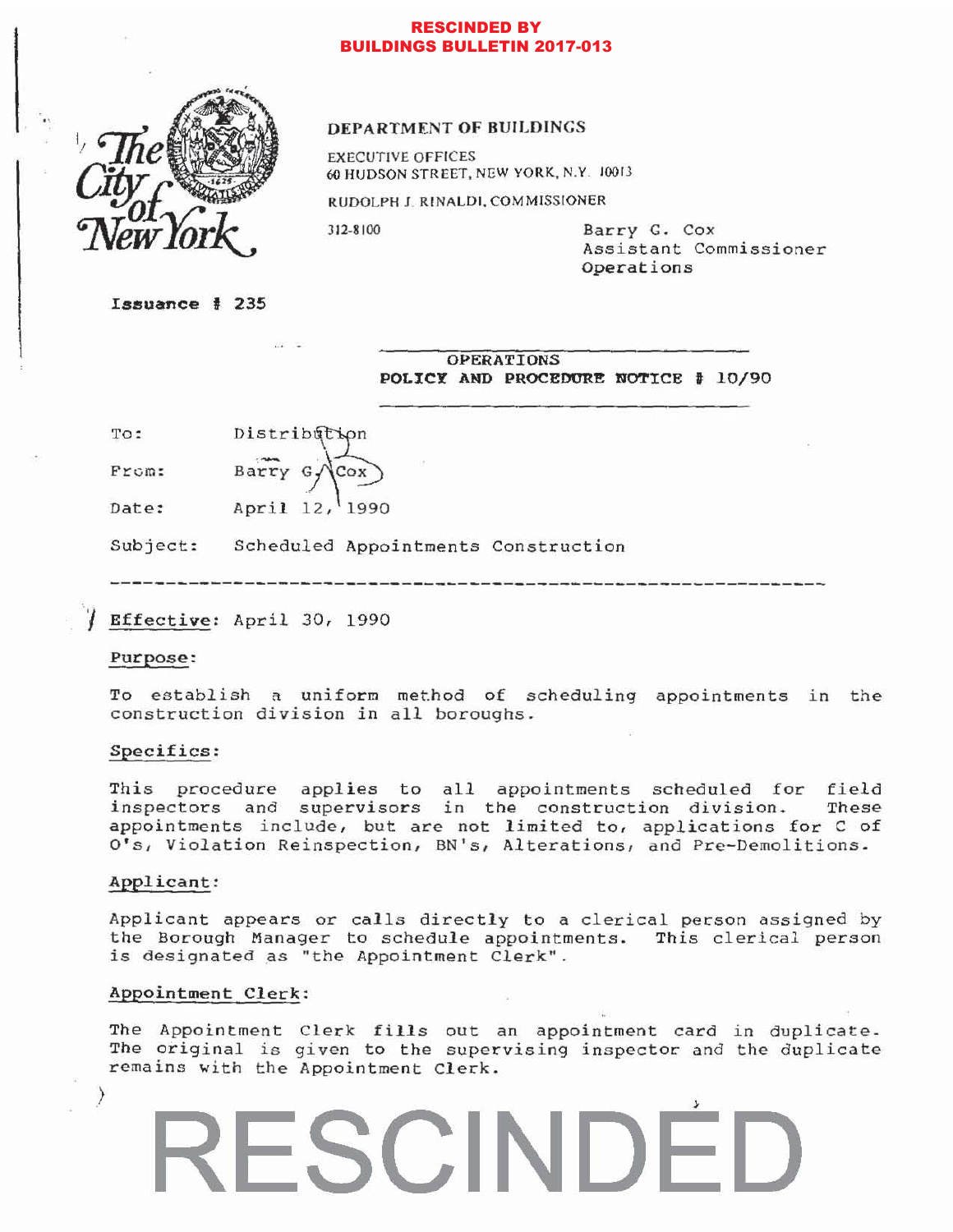# RESCINDED BY BUILDINGS BULLETIN 2017-013

The following information is filled out on the appointment card:

Address of premises Application #, Violation #, or Complaint # Name and telephone number of applicant District number, date and time of appointment

The earliest appointment that can be scheduled is for the day after the inspector's next scheduled office day. Appointments can be made for inspections between 8:30 a.m. and 3:30 p.m. Each borough can specify scheduling guidelines based on various needs (i.e., maximum number of appointments per day, travel time, job complexity).

The Appointment Clerk also prepares a weekly log sheet for each inspector's appointments, listing the time of the appointment and the address and phone number of the applicant. The log sheet also indicates scheduled leave time for each inspector.

Prior to scheduling a time, the Appointment Clerk checks the inspector's log sheet to verify that the appointment time is available.

# Cancelling Appointments:

If the inspector or supervisor is out on sick leave or unanticipated annual leave, when he calls the office to notify his supervisor of his absence (approximately 8:30 a.m.). After receiving notice of his subordinate's absence, the supervisor notifies the Appointment Clerk  $\frac{1}{2}$ hat his or her subordinate's appointments should be cancelled. The  $\sqrt{\frac{1}{10}}$  ointment Clerk then calls the applicant to cancel and reschedule the appointments.

BGC:HG:mh

 $\frac{1}{2}$ 

Ð

 $\mathbf{1}$ 

# **RESCINDED**